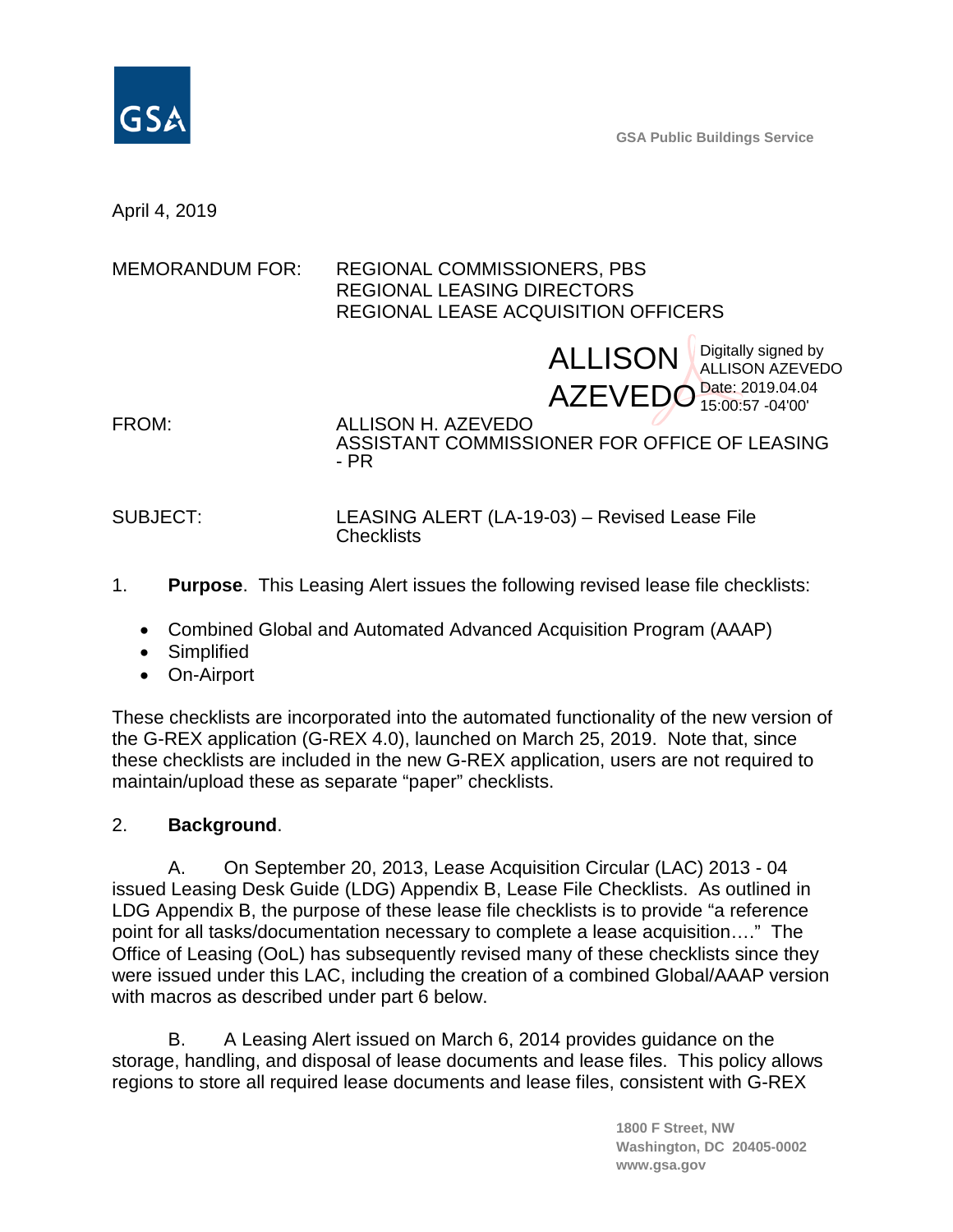and Leasing Desk Guide Appendix B, Lease File Checklists, in an electronic format that would eliminate the need for the storage of paper lease documents and paper lease files.

C. On March 6, 2019, OoL issued Leasing Alert 19-01, Mandatory Use of GSA Real Estate Exchange (G-REX), requiring Leasing Specialists, Lease Contracting Officers, and Brokers to use the new G-REX 4.0 application in documenting lease project files. The new G-REX application was released on March 25, 2019, after which date all future lease project and file documentation must be housed in electronic format and the lease file checklist itself will be electronically generated and maintained through the application.

D. This policy issues Excel versions of the Global/AAAP, Simplified, and On-Airport checklists which mirror the functionality in the G-REX application and reflect the universe of lease project documentation that may be required to be uploaded into the G-REX application for these lease procurements.

3. **Effective Date**. This Leasing Alert and attachment are effective immediately.

4. **Cancellation**. LAC-2013-04 - GSA Leasing Desk Guide, Appendix B.

5. **Applicability**. This Leasing Alert and its attachments are mandatory and apply to all General Services Administration (GSA) real property lease procurements and to lease procurements delegated by GSA to other federal agencies.

6. **Instructions and Procedures**. The Global/AAAP checklist, which replaces the version issued April 28, 2017, includes a simple macro to convert into either a Global or AAAP lease file checklist. The macro also allows the user to further customize the Global lease file checklist to choose between the following options:

- Tenant improvement allowance versus turnkey pricing
- Competitive versus sole source procurement.

There is no macro for the Simplified or On-Airport checklist.

These checklists provide a reference framework for all tasks/documentation required for the respective lease procurement type or model (i.e., Global, AAAP, Simplified, On-Airport).

Future changes to these lease file checklists will be made through the G-REX application.

Attachment 1, Combined Global and AAAP Lease File Checklist Attachment 2, Simplified Lease File Checklist Attachment 3, On-Airport Lease File Checklist